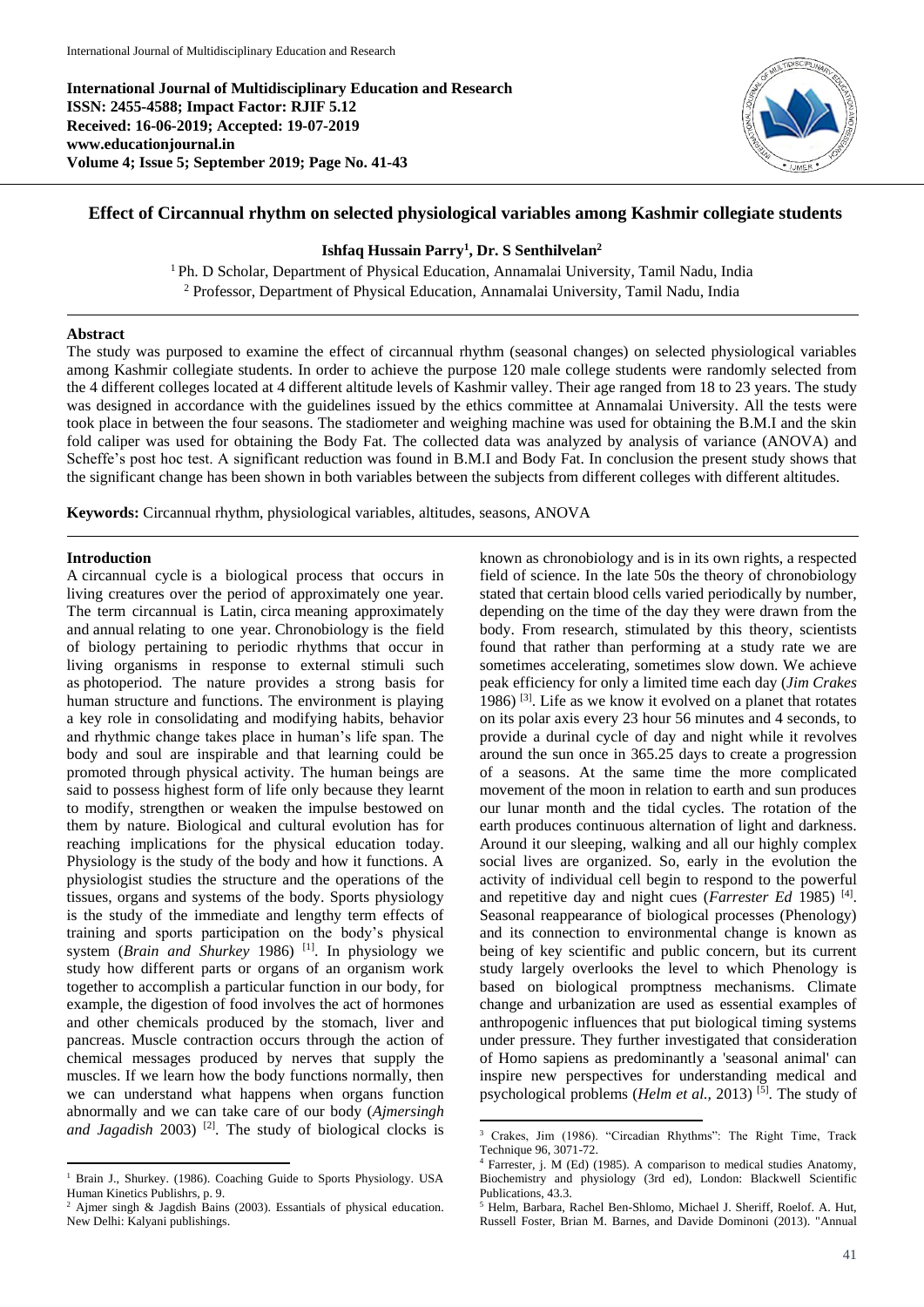biological rhythms fall in the sphere of Chronobiology, which is relatively new multidisciplinary branch of life science that examines periodic (cyclic) phenomenon in living organisms and their adaptation to rhythms in the geophysical realm (*Jha and Bapat*, 2004)<sup>[6]</sup>.

## **Materials and Methods**

One hundred and twenty 120 male college students were selected randomly from the 4 different colleges located at 4 different altitude levels of Kashmir valley. The age of the selected subjects were ranged from 18 to 23 years. To attain the purpose of the study, B.M.I and Body Fat were measured from the college students of different altitudes. The subjects were tested on selected variables such as B.M.I (Body mass index) evaluated by  $Wt/Ht^2$  and Body Fat measured by Skin fold caliper. The procedures of conducted tests were discussed with the subjects in the presence of the physical training instructor of their respective colleges. The analysis of the data was done by applying analysis of variance (ANOVA) and Scheffe's post hoc test by SPSS software. The level of significance was fixed at 0.05 in all cases.

#### **Statistical technique**

The investigation of the Present study was statistically analyzed by applying ANOVA test and Scheffe's post hoc test for mean difference between the college students of different districts. By applying these tests the Investigator would find the significant difference on the selected physiological variables among Kashmir collegiate students.

### **Variables and tests**

**Selection of variables, tools and their measurements**

| <b>S. No Variables</b> | <b>Tests/equipments</b> | Unit of measures   |
|------------------------|-------------------------|--------------------|
| B.M.I                  | $Wt/Ht^2$               | $Kg/m^2$           |
| Body Fat               | Skin fold caliper       | Percentage $(\% )$ |

#### **Results**

Table 1: indicates the B.M.I of selected college students of Kashmir valley. The Mean and S.D values of college students of Altitude **/**District Baramulla were 20.91and 1.93, for Srinagar 21.99 and 2.41, for Kulgam 20.49 and 2.00, and for Shopian 21.85 and 2.87. It is also clear from the above table that obtained "f" value is greater than the table value (2.69) which is required for significant at 0.05 levels with df 3 and 116. Hence the result shows that among the four Altitudes / districts significant difference were found on B.M.I of college students. To find out the paired mean difference Scheffe's post hoc test were applied and the results are presented in table. Table 2: indicates that paired mean difference between Baramulla, Srinagar, Kulgam and Shopian Altitudes / Districts of college students on B.M.I. The Mean differences between all Altitudes / Districts were found significant at 0.05 level of confidence.

Table 3: indicates the Body fat of selected college students of Kashmir valley. The Mean and S.D values of college students of Altitude **/**District Baramulla were 15.30 and 2.64, for Srinagar 16.06 and 3.21, for Kulgam 15.14 and 3.38, and for Shopian 18.17 and 4.31. It is also clear from the above table that obtained "f" value is greater than the table value (2.69) which is required for significant at 0.05 levels with df 3 and 116. Hence the result shows that among the four Altitudes / Districts significant difference were found on Body fat of college students. To find out the paired mean difference Scheffe's post hoc test were applied and the results are presented in table.

Table 4: indicates that paired mean difference between Baramulla, Srinagar, Kulgam and Shopian districts of college students on Hand reaction time. The Mean differences between all Altitudes / Districts were found significant at 0.05 level of confidence.

#### **Discussion**

The present study was conducted on physiological variables of Kashmir collegiate students at four different altitudes and different seasons. In this study the Investigator has conducted the study on B.M.I (Body Mass Index) and hand Body fat on college students. The study shows significant difference at 0.05 level of significance which is clearly shown in table 1 and 2 of the table value (2.69) which is less than the calculated "f" value (2.90) and (4.91) The Investigator has also analyzed the data with the Scheffe's post hoc test to see the mean difference in-between the four Altitudes / districts of Kashmir valley. The mean difference of the 4 Altitudes / districts found also significant.

#### **B.M.I**

The mean, standard deviation and "f" value of B.M.I of college students of four different Altitudes / Districts of Kashmir valley, which is shown in the given below table.

**Table 1**: ANOVA of college students of different Altitudes / Districts on (B.M.I)

| Altitudes / Districts   Mean   S.D SOV |       |     | S.S                               | df | M.S            |  |
|----------------------------------------|-------|-----|-----------------------------------|----|----------------|--|
| Baramulla                              | 20.91 | BG. |                                   |    | 47.58 3 15.861 |  |
| Srinagar                               | 21.99 |     |                                   |    |                |  |
| Kulgam                                 | 20.49 |     | $\frac{1}{2}$ WG 634.20 116 5.467 |    |                |  |
| Shopian                                | 21.85 |     |                                   |    |                |  |

\*significant at 0.05 level of confidence



**Fig 1**

**<sup>.</sup>** rhythms that underlie phenology: *biological time-keeping meets environmental change." Proceedings of the Royal Society B: Biological Sciences 280, no. 1765 (2013): 20130016.*

<sup>6</sup> Jha N. and Bapat S. (2004). Chronobiology and chrono therapeutics. *Kathmandu Univ.Med. J. (KUMJ)*, 2: 384-388.